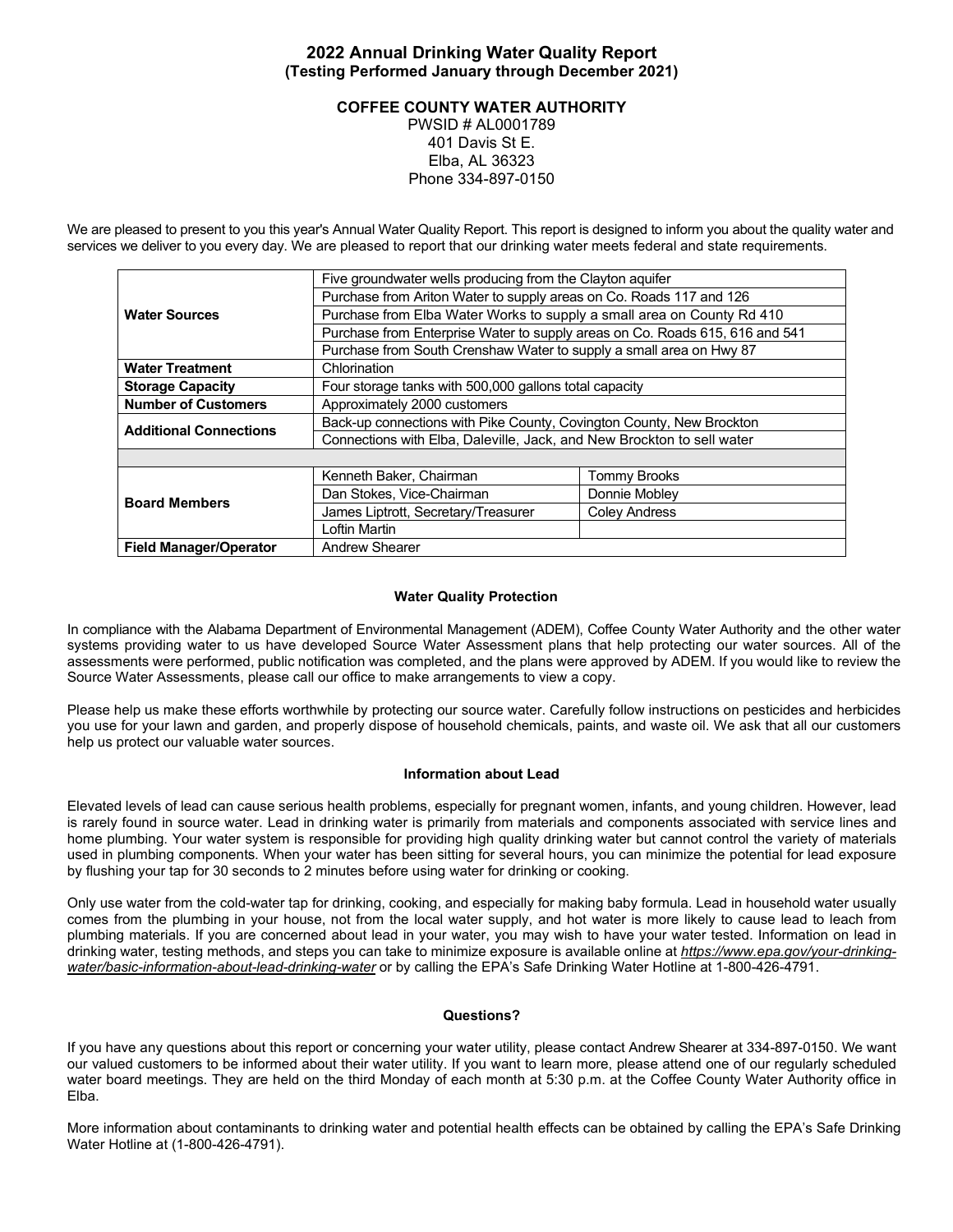# **General Information**

All drinking water, including bottled drinking water, may be reasonably expected to contain at least small amounts of some contaminants. The presence of contaminants does not necessarily indicate that water poses a health risk. MCL's, defined in a List of Definitions in this report, are set at very stringent levels. To understand the possible health effects described for many regulated constituents, a person would have to drink 2 liters of water every day at the MCL level for a lifetime to have a one-in-a-million chance of having the described health effect.

The sources of drinking water (both tap water and bottled water) include rivers, lakes, streams, ponds, reservoirs, springs, and wells. As water travels over the surface of the land or through the ground, it dissolves naturally occurring minerals and radioactive material, and it can pick up substances resulting from the presence of animals or from human activity.

Contaminants that may be present in source water include:

- Microbial contaminants, such as viruses and bacteria, which may come from sewage treatment plants, septic systems, agricultural livestock operations, and wildlife.
- Inorganic contaminants, such as salts and metals, which can be naturally occurring or result from urban storm water run-off, industrial or domestic wastewater discharges, oil and gas production, mining, or farming.
- Pesticides and herbicides, which may come from a variety of sources such as agriculture, storm water run-off, and residential uses. • Organic chemical contaminants, including synthetic and volatile organic chemicals, which are by-products of industrial processes and petroleum production, and can also come from gas stations, urban storm water runoff, and septic systems.
- Radioactive contaminants, which can be naturally occurring or be the result of oil and gas production and mining activities.

In order to ensure that tap water is safe to drink, EPA prescribes regulations which limit the levels of certain contaminants in water provided by public water systems. Food and Drug Administration (FDA) regulations establish limits for contaminants in bottled water.

Some people may be more vulnerable to contaminants in drinking water than the general population. People who are immunocompromised such as cancer patients undergoing chemotherapy, organ transplant recipients, HIV/AIDS positive or other immune system disorders, some elderly, and infants can be particularly at risk from infections. People at risk should seek advice about drinking water from their health care providers. EPA/CDC guidelines on appropriate means to lessen the risk of infection by Cryptosporidium and other microbiological contaminants are available from the Safe Drinking Water Hotline (800-426-4791).

Based on a study conducted by ADEM with the approval of the EPA a statewide waiver for the monitoring of asbestos and dioxin was issued. Thus, monitoring for these contaminants was not required.

# **Monitoring Schedule and Results**

Your water supply is routinely monitored for contaminants in accordance with Federal and State laws. The Alabama Department of Environmental Management (ADEM) allows us to monitor for some contaminants less than once per year because the concentrations of these contaminants do not change frequently.

This report contains results from the most recent monitoring which was performed in accordance with the regulatory schedule. We have learned through our monitoring and testing that some constituents have been detected. We are pleased to report that our drinking water meets federal and state requirements.

|                                       | <b>Coffee County</b>  | <b>Other Sources</b> |              |                   |                       |  |  |
|---------------------------------------|-----------------------|----------------------|--------------|-------------------|-----------------------|--|--|
| <b>Constituents Monitored</b>         | <b>Wells</b>          | Ariton               | Elba         | <b>Enterprise</b> | <b>South Crenshaw</b> |  |  |
| Inorganic Contaminants                | 2020                  | 2017                 | 2019         | 2020              | 2020                  |  |  |
| Lead/Copper                           | 2020                  | 2021                 | 2019         | 2019              | 2020                  |  |  |
| Microbiological Contaminants          | current               | current              | current      | current           | current               |  |  |
| <b>Nitrates</b>                       | 2021                  | 2021                 | 2021         | 2021              | 2021                  |  |  |
| Radioactive Contaminants              | 2016                  | 2019                 | 2020         | 2021              | 2019                  |  |  |
| <b>Synthetic Organic Contaminants</b> | <b>Partial - 2021</b> | 2016                 | 2019         | 2021              | 2021                  |  |  |
| Volatile Organic Contaminants         | 2021                  | 2019                 | 2021         | 2020              | 2021                  |  |  |
| Disinfection By-products              | 2021                  | 2021                 | 2021         | 2021              | 2021                  |  |  |
| <b>UCMR4 Contaminants</b>             | Not required          | Not required         | Not required | 2019              | Not required          |  |  |
| <b>PFAS Contaminants</b>              | 2020                  | 2020                 | 2020         | Not required      | 2020                  |  |  |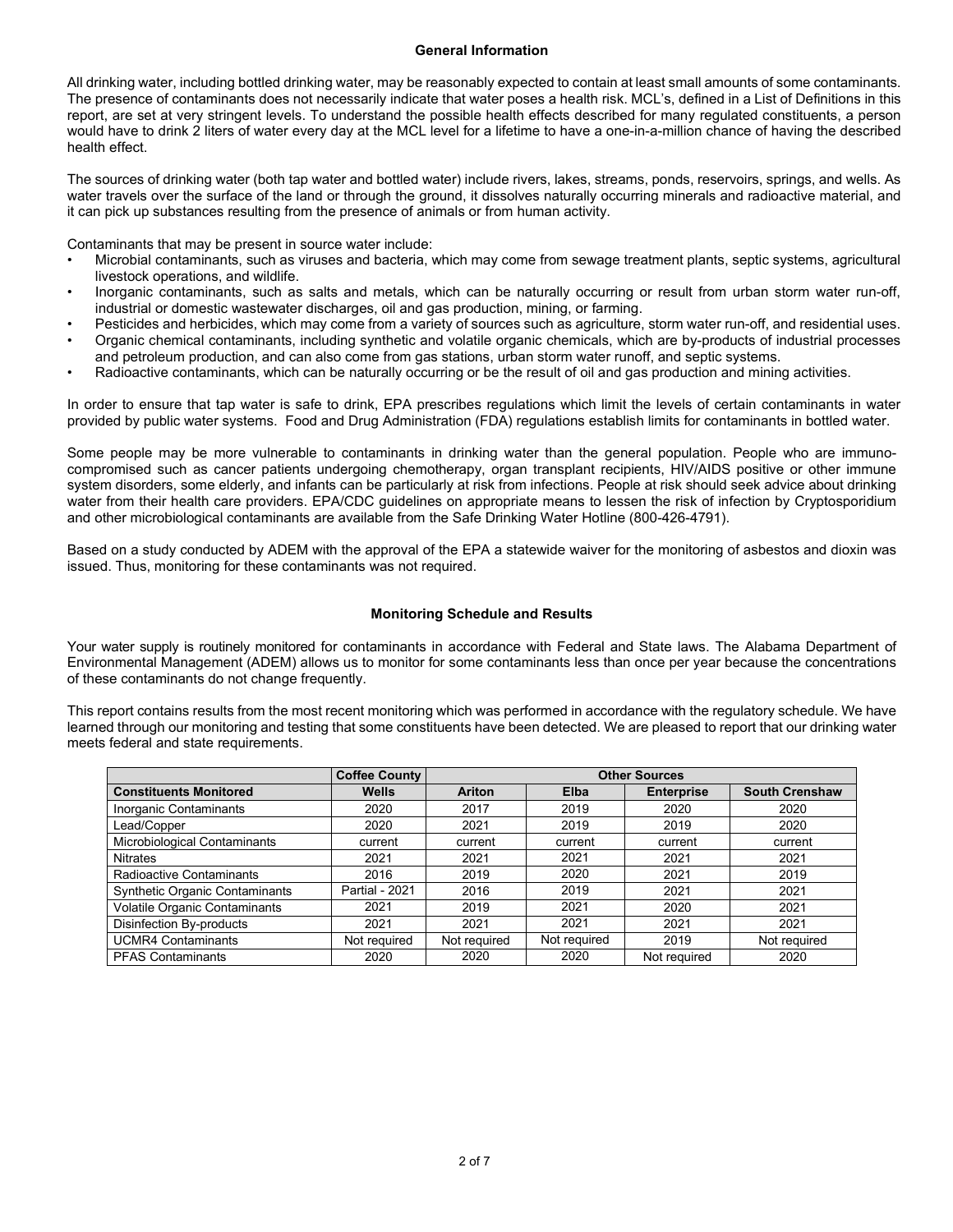| <b>Coffee County Water</b>                    |                  |                    |             |                |                |                                                                                                           |  |  |  |  |
|-----------------------------------------------|------------------|--------------------|-------------|----------------|----------------|-----------------------------------------------------------------------------------------------------------|--|--|--|--|
| TABLE OF DETECTED DRINKING WATER CONTAMINANTS |                  |                    |             |                |                |                                                                                                           |  |  |  |  |
|                                               | <b>Violation</b> | Level              | Unit        |                |                | <b>Likely Source</b>                                                                                      |  |  |  |  |
| <b>Contaminants</b>                           | Y/N              | <b>Detected</b>    | <b>Msmt</b> | <b>MCLG</b>    | <b>MCL</b>     | of Contamination                                                                                          |  |  |  |  |
| Alpha emitters                                | NO.              | 3.6                | PCi/I       | 0              | 15             | Erosion of natural deposits                                                                               |  |  |  |  |
| Combined radium                               | NO.              | 2.0                | PCi/l       | $\Omega$       | 5              | Erosion of natural deposits                                                                               |  |  |  |  |
| Barium                                        | NO.              | ND-0.04            | ppm         | $\overline{2}$ | $\overline{2}$ | Discharge of drilling wastes and metal refineries; erosion                                                |  |  |  |  |
| Copper                                        | NO.              | $0.130*$<br>1 > AL | ppm         | 1.3            | $AL=1.3$       | Corrosion of household plumbing systems; erosion of natural<br>deposits; leaching from wood preservatives |  |  |  |  |
| Lead                                          | NO.              | $0.004*$           | ppm         | $\mathbf 0$    | 15             | AL=0.0 Corrosion of household plumbing systems, erosion                                                   |  |  |  |  |
| TTHM [Total trihalomethanes]                  | NO.              | $3.0 - 6.4$        | ppb         | 0              | 80             | By-product of drinking water chlorination                                                                 |  |  |  |  |
| HAA5 [Total haloacetic acids]                 | NO.              | $1.5 - 1.9$        | ppb         | $\Omega$       | 60             | By-product of drinking water chlorination                                                                 |  |  |  |  |
| <b>Unregulated Contaminants</b>               |                  |                    |             |                |                |                                                                                                           |  |  |  |  |
| Dibromochloromethane                          | NO.              | ND-1.5             | ppb         | n/a            | n/a            | Naturally occurring; industrial discharge; agricultural runoff                                            |  |  |  |  |
| Bromoform                                     | NO.              | ND-1.9             | ppb         | 70             | n/a            | Naturally occurring; industrial discharge; agricultural runoff                                            |  |  |  |  |
| <b>Secondary Contaminants</b>                 |                  |                    |             |                |                |                                                                                                           |  |  |  |  |
| Chloride                                      | NO.              | <b>ND-10.8</b>     | ppm         | n/a            | 250            | Naturally occurring; industrial discharge; agricultural runoff                                            |  |  |  |  |
| <b>Hardness</b>                               | NO.              | 91.5-182           | ppm         | n/a            | n/a            | Naturally occurring in the environment; water additives                                                   |  |  |  |  |
| Iron                                          | <b>NO</b>        | ND-0.12            | ppm         | n/a            | 0.30           | Naturally occurring; erosion; leaching from pipes                                                         |  |  |  |  |
| Manganese                                     | NO.              | ND-0.02            | ppm         | n/a            | 0.05           | Erosion of natural deposits; leaching from pipes                                                          |  |  |  |  |
| pH                                            | NO.              | 7.50-7.70          | S.U.        | n/a            | n/a            | Naturally occurring in the environment; water additives                                                   |  |  |  |  |
| Sodium                                        | NO.              | 4.30-103           | ppm         | n/a            | n/a            | Naturally occurring in the environment                                                                    |  |  |  |  |
| Sulfate                                       | <b>NO</b>        | 9.10-17.8          | ppm         | n/a            | 250            | Naturally occurring; industrial discharge; agricultural runoff                                            |  |  |  |  |
| <b>Total Dissolved Solids</b>                 | NO.              | 152-337            | ppm         | n/a            | 500            | Naturally occurring; industrial discharge; agricultural runoff                                            |  |  |  |  |

\* Figure shown is 90<sup>th</sup> percentile and # of sites above the Action Level (AL) = 1

# **PFAS Contaminants - Coffee County, Ariton, Elba, and South Crenshaw**

Per- and polyfluoroalkyl substances (PFAS) are a group of man-made chemicals that were used in the manufacture of nonstick cookware, stain-resistant carpet and textiles, firefighting foams, food wrappers, and other industrial and consumer applications. The U.S. Environmental Protection Agency (EPA) has not established national primary drinking water regulations for PFAS substances. The lifetime health advisory level for PFOA and PFOS is a combined 70 parts per trillion (ppt), or 0.07 parts per billion (ppb).

Below is a list of PFAS contaminants for which our water sources (Coffee County, Ariton, Elba, & South Crenshaw) were monitored in 2020 as required. *PFAS was not detected in any of our water sources.*

| <b>PFAS Contaminants</b><br>(Coffee County, South Crenshaw, and Elba) |                          |             |                              |                          |  |  |  |  |  |
|-----------------------------------------------------------------------|--------------------------|-------------|------------------------------|--------------------------|--|--|--|--|--|
| Contaminant                                                           | Level<br><b>Detected</b> | Contaminant |                              | Level<br><b>Detected</b> |  |  |  |  |  |
| 11CI-PF3OUdS (11-chloroeicosafluoro-3-oxaundecane-1-sulfonic acid)    | ND-0.007                 |             | Perfluoroheptanoic acid      | ND.                      |  |  |  |  |  |
| 9CI-PF3ONS (9-chlorohexadecafluoro-3-oxanone-1-sulfonic acid)         | ND-0.004                 |             | Perfluorohexanesulfonic acid | <b>ND</b>                |  |  |  |  |  |
| ADONA (4,8-dioxa-3H-perfluorononanoic acid)                           | ND                       |             | Perfluorononanoic acid       | ND.                      |  |  |  |  |  |
| HFPO-DA (Hexafluoropropylene oxide dimer acidA)                       | <b>ND</b>                |             | Perfluorooctanesulfonic acid | ND.                      |  |  |  |  |  |
| NEtFOSAA (N-ethylperfluorooctanesulfonamidoacetic acid)               | ND-0.007                 |             | Perfluorooctanoic acid       | ND.                      |  |  |  |  |  |
| NMeFOSAA (N-methylperfluorooctanesulfonamidoacetic acid0              | ND-0.006                 |             | Perfluorotetradecanoic acid  | ND.                      |  |  |  |  |  |
| Perfluorobutanesulfonic acid                                          | <b>ND</b>                |             | Perfluorotridecanoic acid    | ND-0.008                 |  |  |  |  |  |
| Perfluorodecanoic acid                                                | <b>ND</b>                |             | Perfluoroundecanoic acid     | ND-0.008                 |  |  |  |  |  |
| Perfluorohexanoic acid                                                | ND                       | Total PFAS  |                              | 0.0556                   |  |  |  |  |  |
| Perfluorododecanoic acid                                              | ND-0.004                 |             |                              |                          |  |  |  |  |  |

For more information on PFAS contaminants, please consult www.epa.gov/pfas/pfas-fact-sheets-and-infographics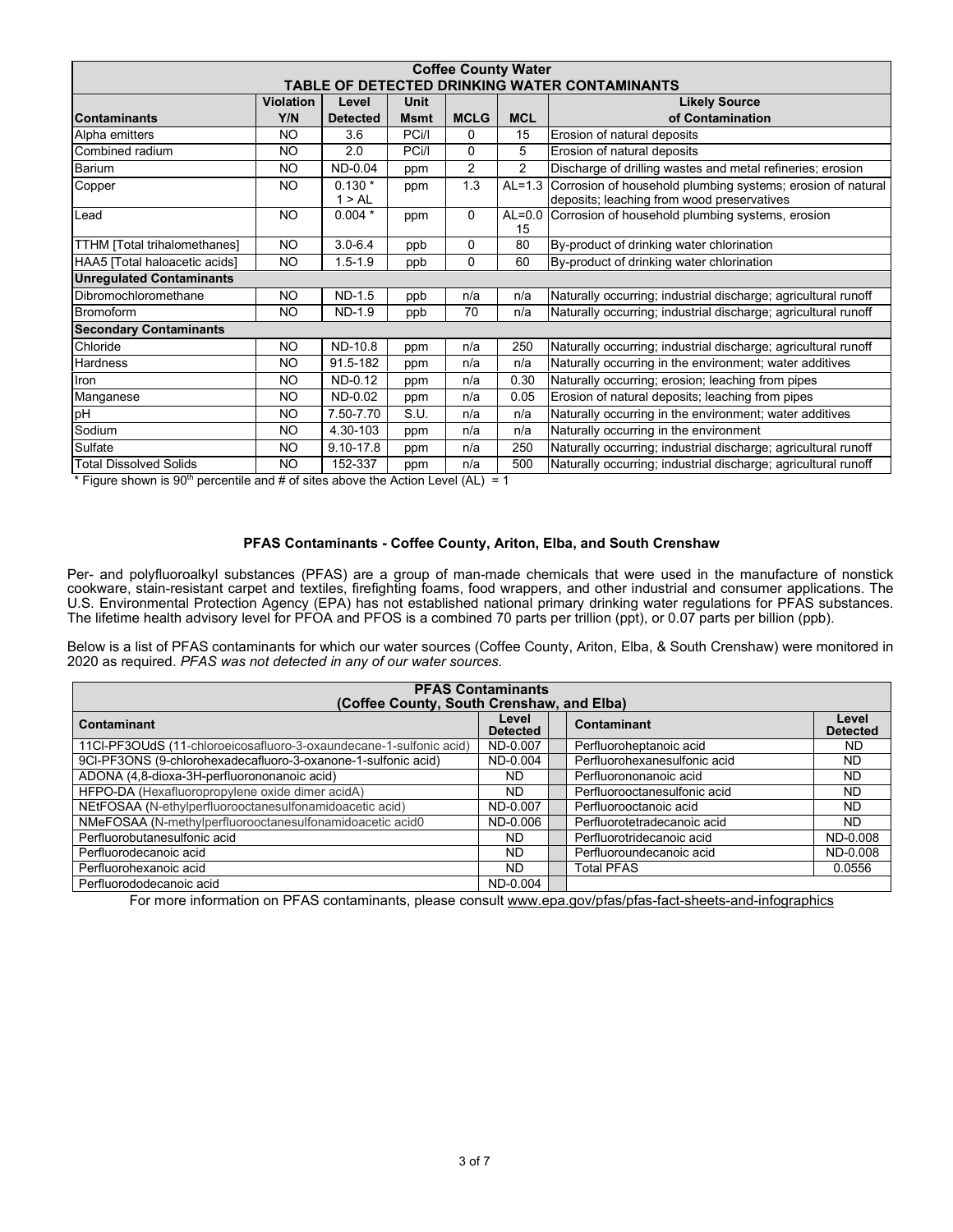| <b>Ariton Water Works</b>                                                                                                                                                         |     |                    |      |          |                |                                                                                                             |  |  |  |  |
|-----------------------------------------------------------------------------------------------------------------------------------------------------------------------------------|-----|--------------------|------|----------|----------------|-------------------------------------------------------------------------------------------------------------|--|--|--|--|
| TABLE OF DETECTED DRINKING WATER CONTAMINANTS                                                                                                                                     |     |                    |      |          |                |                                                                                                             |  |  |  |  |
| <b>Violation</b><br><b>Unit</b><br><b>Likely Source</b><br><b>Levels</b><br><b>MCL</b><br>of Contamination<br><b>Msmt   MCLG</b><br><b>Contaminants</b><br>Y/N<br><b>Detected</b> |     |                    |      |          |                |                                                                                                             |  |  |  |  |
| Barium                                                                                                                                                                            | NO. | $0.02 - 0.04$      | ppm  | 2        | $\overline{2}$ | Discharge of drilling wastes; discharge from metal refineries;<br>erosion of natural deposits               |  |  |  |  |
| Copper                                                                                                                                                                            | NO. | $0.240*$<br>0 > AL | ppm  | 1.3      |                | AL=1.3 Corrosion of household plumbing systems; erosion of natural<br>deposits; leaching from preservatives |  |  |  |  |
| Lead                                                                                                                                                                              | NO. | $0.001*$           | ppm  | 0        |                | AL=0.015 Corrosion of household plumbing systems, erosion                                                   |  |  |  |  |
| <b>Nitrate</b>                                                                                                                                                                    | NO. | ND-0.19            | ppm  | 10       | 10             | Fertilizer runoff; septic/ sewage leachate; preservative leachate                                           |  |  |  |  |
| TTHM [Total trihalomethanes]                                                                                                                                                      | NO. | ND-4.50            | ppb  | $\Omega$ | 80             | By-product of drinking water chlorination                                                                   |  |  |  |  |
| HAA5 [Total haloacetic acids]                                                                                                                                                     | NO. | ND-2.80            | ppb  | $\Omega$ | 60             | By-product of drinking water chlorination                                                                   |  |  |  |  |
| <b>Secondary Contaminants</b>                                                                                                                                                     |     |                    |      |          |                |                                                                                                             |  |  |  |  |
| Chloride                                                                                                                                                                          | NO. | 4.10-7.70          | ppm  | n/a      | 250            | Naturally occurring in the environment or from runoff                                                       |  |  |  |  |
| <b>Hardness</b>                                                                                                                                                                   | NO. | 165-184            | ppm  | n/a      | n/a            | Naturally occurring in the environment; water additives                                                     |  |  |  |  |
| Iron                                                                                                                                                                              | NO. | ND-0.92            | ppm  | n/a      | 0.30           | Naturally occurring; erosion; leaching from pipes                                                           |  |  |  |  |
| pH                                                                                                                                                                                | NO. | $7.5 - 7.6$        | S.U. | n/a      | n/a            | Naturally occurring in the environment; water additives                                                     |  |  |  |  |
| Sodium                                                                                                                                                                            | NO. | $3.20 - 7.10$      | ppm  | n/a      | n/a            | Naturally occurring in the environment                                                                      |  |  |  |  |
| Sulfate                                                                                                                                                                           | NO. | ND-11.2            | ppm  | n/a      | 250            | Naturally occurring in the environment; erosion                                                             |  |  |  |  |
| <b>Total Dissolved Solids</b>                                                                                                                                                     | NO. | 170-208            | ppm  | n/a      | 500            | Naturally occurring in the environment or from runoff                                                       |  |  |  |  |

\* Figure shown is 90<sup>th</sup> percentile and # of sites above action level = 0

| <b>Elba Water Works</b>                                                                                                                                                             |     |                    |      |          |              |                                                                                                      |  |  |  |
|-------------------------------------------------------------------------------------------------------------------------------------------------------------------------------------|-----|--------------------|------|----------|--------------|------------------------------------------------------------------------------------------------------|--|--|--|
| TABLE OF DETECTED DRINKING WATER CONTAMINANTS                                                                                                                                       |     |                    |      |          |              |                                                                                                      |  |  |  |
| <b>Unit</b><br><b>Violation</b><br><b>Likely Source</b><br><b>Levels</b><br><b>IMCLG</b><br>of Contamination<br><b>MCL</b><br><b>Contaminants</b><br>Y/N<br><b>Detected</b><br>Msmt |     |                    |      |          |              |                                                                                                      |  |  |  |
| Barium                                                                                                                                                                              | NO. | ND-0.02            | ppm  | 2        | 2            | Discharge of drilling wastes; discharge from metal<br>refineries; erosion of natural deposits        |  |  |  |
| Copper                                                                                                                                                                              | NO. | $0.240*$<br>0 > AL | ppm  | 1.3      | $AL=1.3$     | Corrosion of household plumbing systems; erosion of<br>natural deposits; leaching from preservatives |  |  |  |
| Lead                                                                                                                                                                                | NO. | $0.001*$           | ppm  | $\Omega$ | $AL = 0.015$ | Corrosion of household plumbing systems, erosion                                                     |  |  |  |
| TTHM [Total trihalomethanes]                                                                                                                                                        | NO. | 3.80-55.0          | ppb  | 0        | 80           | By-product of drinking water chlorination                                                            |  |  |  |
| HAA5 [Total haloacetic acids]                                                                                                                                                       | NO. | 2.40-12.0          | ppb  | 0        | 60           | By-product of drinking water chlorination                                                            |  |  |  |
| <b>Unregulated Contaminants</b>                                                                                                                                                     |     |                    |      |          |              |                                                                                                      |  |  |  |
| <b>Chloroform</b>                                                                                                                                                                   | NO. | 1.10               | ppb  | 70       | n/a          | Naturally occurring in the environment or from runoff                                                |  |  |  |
| <b>Secondary Contaminants</b>                                                                                                                                                       |     |                    |      |          |              |                                                                                                      |  |  |  |
| Chloride                                                                                                                                                                            | NO. | 4.60-7.70          | ppm  | n/a      | 250          | Naturally occurring in the environment or from runoff                                                |  |  |  |
| <b>Hardness</b>                                                                                                                                                                     | NO. | 58.2-155           | ppm  | n/a      | n/a          | Naturally occurring in the environment; water additives                                              |  |  |  |
| pH                                                                                                                                                                                  | NO. | 7.30-7.70          | S.U. | n/a      | n/a          | Naturally occurring in the environment; water additives                                              |  |  |  |
| Sodium                                                                                                                                                                              | NO. | 5.80-47.8          | ppm  | n/a      | n/a          | Naturally occurring in the environment                                                               |  |  |  |
| Sulfate                                                                                                                                                                             | NO. | $9.40 - 12.4$      | ppm  | n/a      | 250          | Naturally occurring in the environment; erosion                                                      |  |  |  |
| Total Dissolved Solids                                                                                                                                                              | NO. | 190-232            | ppm  | n/a      | 500          | Naturally occurring in the environment or from runoff                                                |  |  |  |

\* Figure shown is 90<sup>th</sup> percentile and # of sites above action level = 0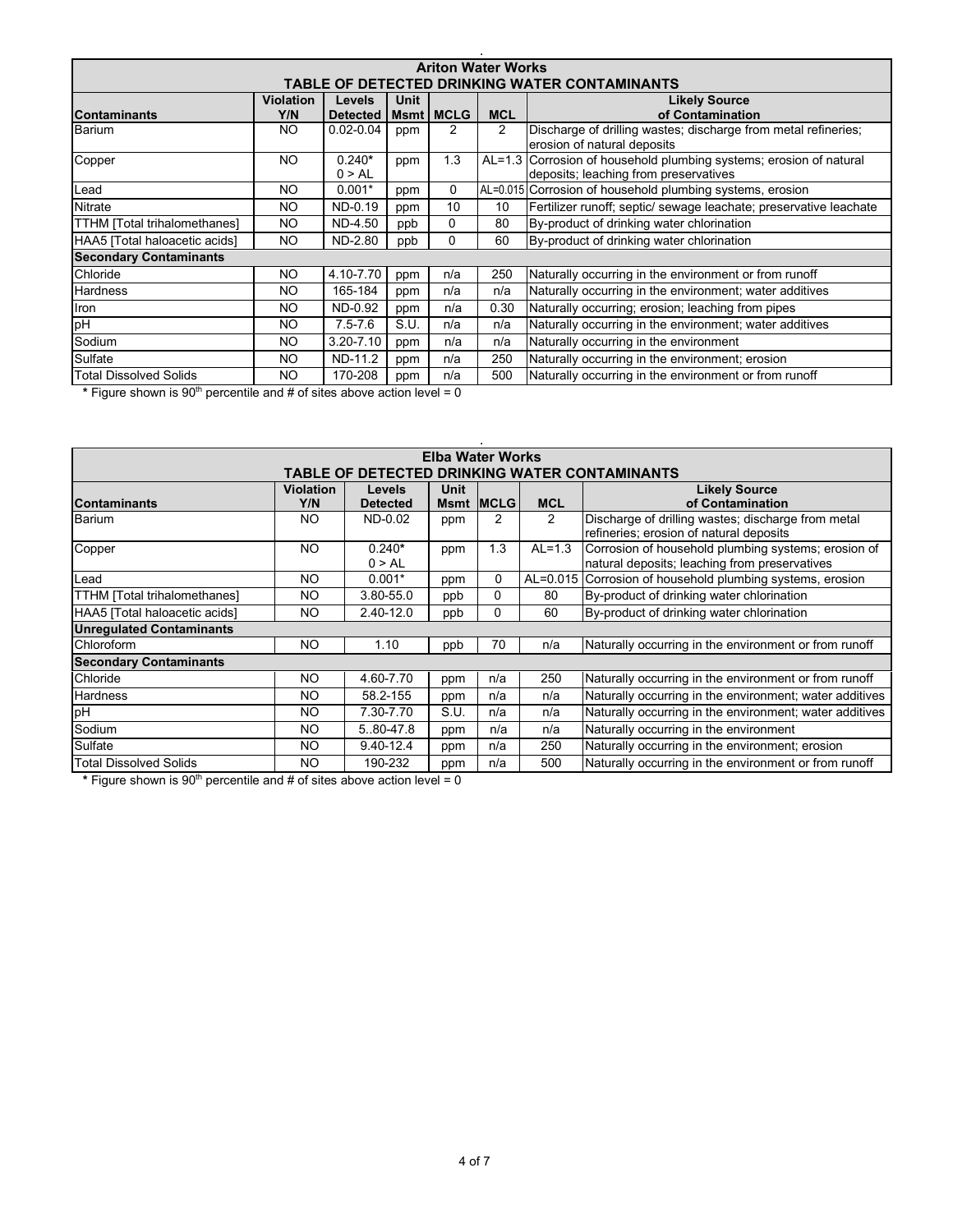| <b>Enterprise Water Works</b><br>TABLE OF DETECTED DRINKING WATER CONTAMINANTS |           |                  |             |              |            |                                                                                                                              |  |  |  |
|--------------------------------------------------------------------------------|-----------|------------------|-------------|--------------|------------|------------------------------------------------------------------------------------------------------------------------------|--|--|--|
| <b>Unit</b><br><b>Violation</b><br><b>Likely Source</b><br>Level               |           |                  |             |              |            |                                                                                                                              |  |  |  |
| <b>Contaminants</b>                                                            | Y/N       | <b>Detected</b>  | <b>Msmt</b> | <b>IMCLG</b> | <b>MCL</b> | of Contamination                                                                                                             |  |  |  |
| Alpha emitters                                                                 | NO.       | 1.4              | PCi/I       | 0            | 15         | Erosion of natural deposits                                                                                                  |  |  |  |
| Barium                                                                         | NO.       | $0.01 - 0.02$    | ppm         | 2            | 2          | Drilling waste and refinery discharge; erosion                                                                               |  |  |  |
| Copper                                                                         | <b>NO</b> | $0.027*$<br>0>AL | ppm         | 1.3          |            | AL=1.3 Corrosion of household plumbing systems; erosion of natural<br>deposits; leaching from wood preservatives             |  |  |  |
| Fluoride                                                                       | <b>NO</b> | $0.61 - 0.99$    | ppm         | 4            | 4          | Erosion of natural deposits; water additive which promotes<br>strong teeth; discharge from fertilizer and aluminum factories |  |  |  |
| <b>Nitrate</b>                                                                 | <b>NO</b> | ND-0.14          | ppm         | 10           | 10         | Runoff from fertilizer use; leaching from septic tanks, sewage;<br>erosion of natural deposits                               |  |  |  |
| <b>TTHM</b> [Total trihalomethanes]                                            | NO.       | $ND-3.1$         | ppb         | 0            | 80         | By-product of drinking water chlorination                                                                                    |  |  |  |
| <b>Unregulated Contaminants</b>                                                |           |                  |             |              |            |                                                                                                                              |  |  |  |
| Chloroform                                                                     | ΝO        | ND-1.90          | ppb         | 70           | n/a        | Naturally occurring; industrial discharge; agricultural runoff                                                               |  |  |  |
| Bromodichloromethane                                                           | NO.       | ND-1.20          | ppb         | 0            | n/a        | Naturally occurring; industrial discharge; agricultural runoff                                                               |  |  |  |
| <b>IDibromochloromethane</b>                                                   | NO.       | ND-0.50          | ppb         | 0            | n/a        | Naturally occurring; industrial discharge; agricultural runoff                                                               |  |  |  |

\* Figure shown is 90<sup>th</sup> percentile and # of sites above action level = 0

| <b>Enterprise Water Works</b><br><b>UCMR 4 CONTAMINANTS</b> |                  |                          |                                  |                  |                          |  |  |  |  |
|-------------------------------------------------------------|------------------|--------------------------|----------------------------------|------------------|--------------------------|--|--|--|--|
| Contaminant                                                 | <b>Unit Msmt</b> | Level<br><b>Detected</b> | Contaminant                      | <b>Unit Msmt</b> | Level<br><b>Detected</b> |  |  |  |  |
| <b>Entry Point Samples</b>                                  |                  |                          |                                  |                  |                          |  |  |  |  |
| Germanium                                                   | ppb              | ND-0.30                  | Total permethrin (cis- & trans-) | ppb              | ND.                      |  |  |  |  |
| Manganese                                                   | ppb              | ND-4.13                  | Tribufos                         | ppb              | <b>ND</b>                |  |  |  |  |
| Alpha-hexachlorocyclohexane                                 | ppb              | <b>ND</b>                | 1-butanol                        | ppb              | <b>ND</b>                |  |  |  |  |
| Chlorpyrifos                                                | ppb              | <b>ND</b>                | 2-methoxyethanol                 | ppb              | <b>ND</b>                |  |  |  |  |
| <b>Dimethipin</b>                                           | ppb              | <b>ND</b>                | 2-propen-1-ol                    | ppb              | <b>ND</b>                |  |  |  |  |
| Ethoprop                                                    | ppb              | ND                       | Butylated hydroxyanisole         | ppb              | <b>ND</b>                |  |  |  |  |
| Oxyfluorfen                                                 | ppb              | <b>ND</b>                | O-toluidine                      | ppb              | <b>ND</b>                |  |  |  |  |
| Profenofos                                                  | ppb              | <b>ND</b>                | Quinoline                        | ppb              | ND.                      |  |  |  |  |
| Tebuconazole                                                | ppb              | <b>ND</b>                |                                  |                  |                          |  |  |  |  |
| <b>Distribution Samples</b>                                 |                  |                          |                                  |                  |                          |  |  |  |  |
| HAA5                                                        | ppb              | ND-2.34                  | Total organic carbon (TOC)       | ppb              | ND.                      |  |  |  |  |
| HAA6Br                                                      | ppb              | ND-2.49                  | <b>Bromide</b>                   | ppb              | <b>ND-128</b>            |  |  |  |  |
| HAA9                                                        | ppb              | ND-4.98                  |                                  |                  |                          |  |  |  |  |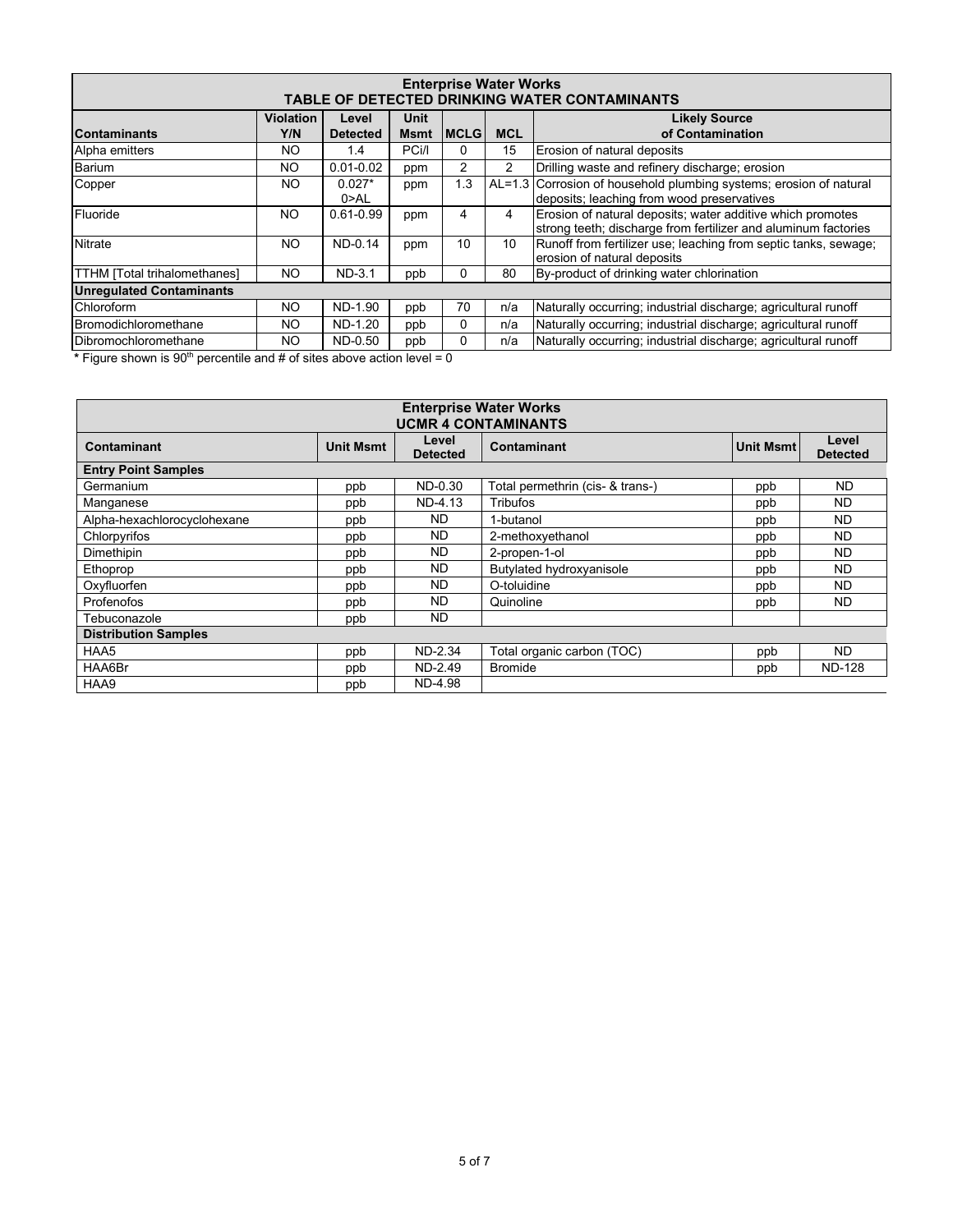| <b>South Crenshaw County Water Authority</b><br>TABLE OF DETECTED DRINKING WATER CONTAMINANTS |                         |                          |                     |             |            |                                                                              |  |  |  |
|-----------------------------------------------------------------------------------------------|-------------------------|--------------------------|---------------------|-------------|------------|------------------------------------------------------------------------------|--|--|--|
| Contaminants                                                                                  | <b>Violation</b><br>Y/N | Level<br><b>Detected</b> | Unit<br><b>Msmt</b> | <b>MCLG</b> | <b>MCL</b> | <b>Likely Source</b><br>of Contamination                                     |  |  |  |
| Copper                                                                                        | NO.                     | $0.220*$                 | ppm                 | 1.3         |            | AL=1.3 Household plumbing corrosion; erosion; wood preservatives<br>leaching |  |  |  |
| Fluoride                                                                                      | NO.                     | 0.31                     | ppm                 | 4           | 4          | Erosion; water additive for tooth health ; fertilizer & factory<br>discharge |  |  |  |
| <b>TTHM</b> [Total trihalomethanes]                                                           | NO.                     | Annual<br>2.80-5.40      | ppb                 | 0           | 80         | By-product of drinking water chlorination                                    |  |  |  |
| HAA5 [Total haloacetic acids]                                                                 | NO.                     | Annual<br>3.00-4.20      | ppb                 | 0           | 60         | By-product of drinking water chlorination                                    |  |  |  |
| <b>Unregulated Contaminants</b>                                                               |                         |                          |                     |             |            |                                                                              |  |  |  |
| Chloroform                                                                                    | ΝO                      | ND-3.20                  | ppb                 | n/a         | n/a        | Naturally occurring or from discharge or runoff                              |  |  |  |
| Bromodichloromethane                                                                          | NO.                     | ND-1.00                  | ppb                 | n/a         | n/a        | Naturally occurring or from discharge or runoff                              |  |  |  |
| <b>Secondary Contaminants</b>                                                                 |                         |                          |                     |             |            |                                                                              |  |  |  |
| Chloride                                                                                      | NO.                     | 24.0                     | ppm                 | n/a         | 250        | Naturally occurring or from discharge or runoff                              |  |  |  |
| Hardness                                                                                      | NO.                     | 12.5                     | ppm                 | n/a         | n/a        | Naturally occurring or from water additives                                  |  |  |  |
| Iron                                                                                          | NO.                     | 0.05                     | ppm                 | n/a         | 0.30       | Naturally occurring; erosion; leaching from pipes                            |  |  |  |
| pH                                                                                            | NO.                     | 7.9                      | S.U.                | n/a         | n/a        | Naturally occurring or from water additives                                  |  |  |  |
| Sulfate                                                                                       | NO.                     | 20.0                     | ppm                 | n/a         | 250        | Naturally occurring or from discharge or runoff                              |  |  |  |
| <b>Total Dissolved Solids</b>                                                                 | NO.                     | 327                      | ppm                 | n/a         | 500        | Naturally occurring or from discharge or runoff                              |  |  |  |
| DSE Disinfection Byproducts 2018 - South Crenshaw                                             |                         |                          |                     |             |            |                                                                              |  |  |  |
| TTHM [Total trihalomethanes]                                                                  | NO.                     | 1.65-8.60                | ppb                 | n/a         | n/a        | By-product of drinking water chlorination                                    |  |  |  |
| HAA5 [Total haloacetic acids]                                                                 | NO.                     | ND-3.50                  | ppb                 | n/a         | n/a        | By-product of drinking water chlorination                                    |  |  |  |
| * Eigure shown is $\Omega O^{th}$ persentile and # of sites above action level (1.3 npm) = 0  |                         |                          |                     |             |            |                                                                              |  |  |  |

Figure shown is  $90^{\text{m}}$  percentile and # of sites above action level (1.3 ppm) = 0

#### **Definitions**

**Action Level**- the concentration of a contaminant that, if exceeded, triggers treatment or other requirements.

**Coliform Absent (ca)**- laboratory analysis indicates that the contaminant is not present.

**Disinfection byproducts (DBPs)**- formed when disinfectants react with bromide and/or natural organic matter (i.e., decaying

vegetation) present in the source water. Disinfection byproducts for which regulations have been established include trihalomethanes (TTHM), haloacetic acids (HAA5), bromate, and chlorite.

**Distribution System Evaluation (DSE)**- a four quarter study conducted by water systems to identify distribution system locations with high concentrations of THMs and HAAs.

**Maximum Contaminant Level (MCL)**- highest level of a contaminant that is allowed in drinking water. MCLs are set as close to the MCLGs as feasible using the best available treatment technology.

**Maximum Contaminant Level Goal**- the level of a contaminant in drinking water below which there is no known or expected risk to health. MCLGs allow for a margin of safety.

**Maximum Residual Disinfectant Level (MRDL)**- highest level of a disinfectant allowed in drinking water

**Maximum Residual Disinfectant Level Goal (MRDLG)** - the level of a drinking water disinfectant below which there is no known or expected risk to health. MRDLGs do not reflect the benefits of the use of disinfectants to control microbial contaminants.

**Micrograms per liter (ug/L)** – equivalent to parts per billion (ppb) since one liter of water is equal in weight to one billion micrograms. **Milligrams per liter (mg/L)** – equivalent to parts per million

**Millirems per year (mrem/yr)**- a measure of radiation absorbed by the body.

**Nephelometric Turbidity Unit (NTU)**- a measure of the clarity of water. Turbidity in excess of 5 NTU is just noticeable to the average person.

**Not Detected (ND)**- laboratory analysis indicates that the constituent is not present above detection limits of lab equipment.

**NR (Not Reported)**- laboratory analysis, usually Secondary Contaminants, not reported by water system. EPA recommends that secondary standards be reported but does not require systems to comply.

**Parts per billion (ppb) or Micrograms per liter (µg/l)**- corresponds to one minute in 2,000 years, or a single penny in \$10,000,000. **Parts per million (ppm) or Milligrams per liter (mg/l)**- corresponds to one minute in two years or a single penny in \$10,000. **Parts per quadrillion (ppq) or Picograms per liter (picograms/l)**- corresponds to one minute in 2,000,000,000 years, or a single penny in \$10,000,000,000,000.

**Parts per trillion (ppt) or Nanograms per liter (nanograms/l)**- corresponds to one minute in 2,000,000 years, or a single penny in \$10,000,000,000.

**Picocuries per liter (pCi/L)**- a measure of the radioactivity in water.

**Running Annual Average (RAA)**- yearly average of all the DPB results at each specific sampling site in the distribution system. The RAA, along with a range, is reported in the Table of Detected Contaminants.

**Standard Units (S.U.)**- pH of water measures the water's balances of acids and bases and is affected by temperature and carbon dioxide gas. Water with less than 6.5 could be acidic, soft, and corrosive. A pH greater than 8.5 could indicate that the water is hard. **Treatment Technique (TT)**- a required process intended to reduce the level of a contaminant in drinking water.

**Variances & Exemptions (V&E)**- State or EPA permission not to meet an MCL or a treatment technique under certain conditions.